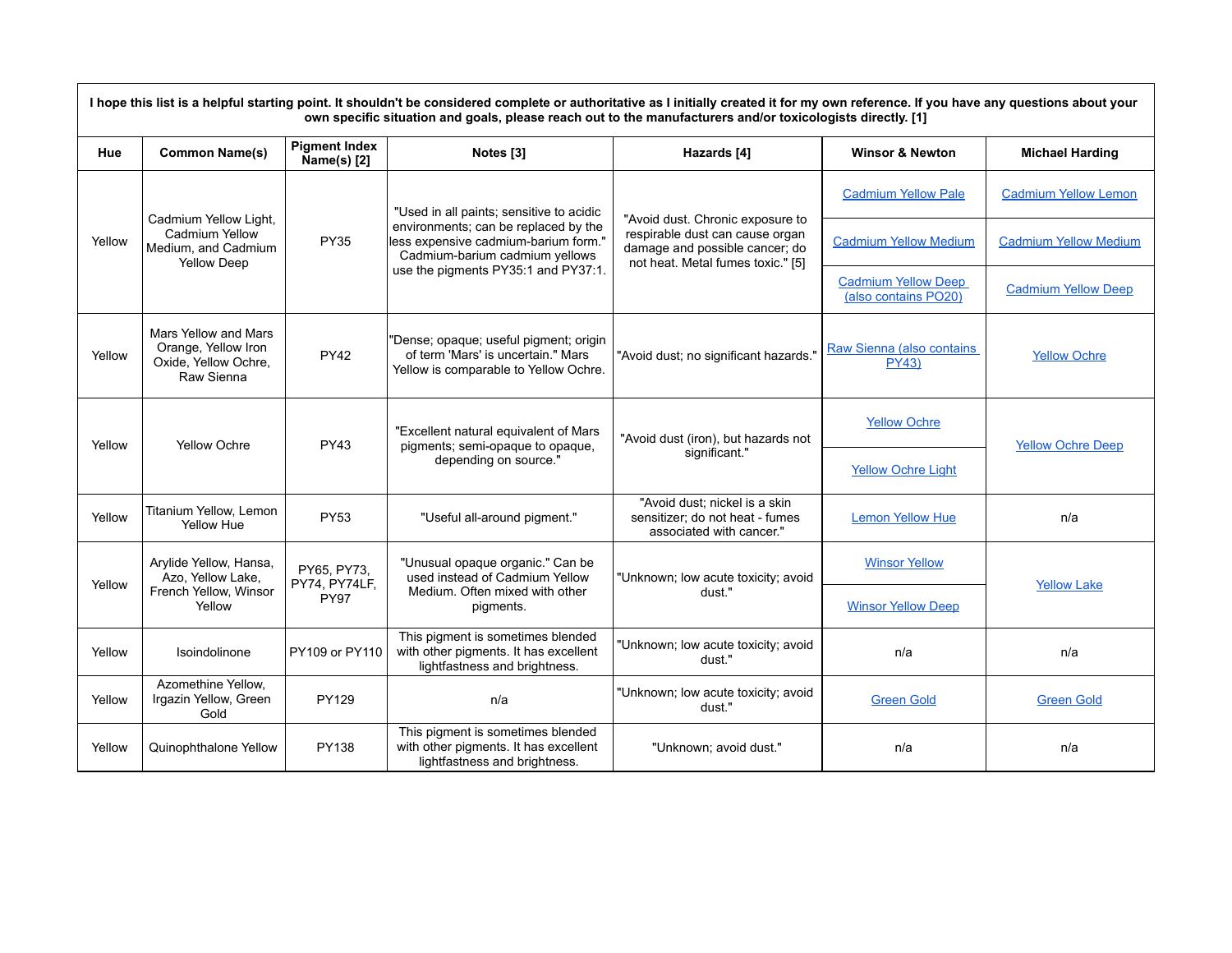| Yellow | Naples Yellow                                                                                                 | PY138, PO62,<br>and PW6 | Alternative to traditional Naples Yellow<br>(PY41), which contains lead. Paints<br>containing lead can be safely handled<br>but I avoid them for personal reasons.<br>In my opinion, the combination of<br>Naples Yellow Light and Raw Sienna<br>eliminates the need for Yellow Ochre. | Avoid dust.                                                                                                 | <b>Naples Yellow Light</b>                            | <b>Genuine Naples Yellow Dark</b><br>(contains PY41 only)  |
|--------|---------------------------------------------------------------------------------------------------------------|-------------------------|----------------------------------------------------------------------------------------------------------------------------------------------------------------------------------------------------------------------------------------------------------------------------------------|-------------------------------------------------------------------------------------------------------------|-------------------------------------------------------|------------------------------------------------------------|
|        |                                                                                                               |                         |                                                                                                                                                                                                                                                                                        |                                                                                                             |                                                       | <b>Genuine Naples Yellow</b><br>Light (contains PY41 only) |
| Yellow | Nickel Azo Yellow,<br>Indian Yellow Deep                                                                      | PY150                   | n/a                                                                                                                                                                                                                                                                                    | "Unknown; avoid dust."                                                                                      | <b>Indian Yellow Deep</b>                             | n/a                                                        |
| Orange | Cadmium Orange                                                                                                | PO <sub>20</sub>        | "Excellent but expensive and toxic<br>pigment."                                                                                                                                                                                                                                        | "Cadmiums and their compounds<br>should be considered toxic." Avoid<br>dust.                                | n/a - try Gamblin Cadmium<br>Orange                   | <b>Cadmium Orange</b>                                      |
|        |                                                                                                               |                         |                                                                                                                                                                                                                                                                                        |                                                                                                             | <b>Transparent Red Ochre</b>                          | <b>Transparent Oxide Red</b>                               |
|        | Indian Red, Venetian<br>Red, Light Red Oxide,<br>Mars Red, Mars Violet,<br>Violet Iron Oxide, Burnt<br>Sienna |                         | All of the paints using this pigment<br>were noted as being "useful" or "very<br>useful." The source of Indian Red,<br>Venetian Red, and Light Red Oxide is<br>processed natural mineral; Mars Red<br>and Mars Violet are sourced from<br>synethic inorganic material.                 | "No known hazards; avoid dust."                                                                             | <b>Indian Red</b>                                     | <b>Indian Red</b>                                          |
| Red    |                                                                                                               | PR101                   |                                                                                                                                                                                                                                                                                        |                                                                                                             | <b>Venetian Red</b>                                   |                                                            |
|        |                                                                                                               |                         |                                                                                                                                                                                                                                                                                        |                                                                                                             | <b>Burnt Sienna</b>                                   | <b>Venetian Red</b>                                        |
|        |                                                                                                               |                         |                                                                                                                                                                                                                                                                                        |                                                                                                             | <b>Mars Violet Deep</b>                               |                                                            |
| Red    | Light Red, Iron Oxide<br>Red                                                                                  | PR102                   | "One of the best of the earth reds."                                                                                                                                                                                                                                                   | "Avoid dust; inhalation of large<br>amounts could cause silicosis."                                         | <b>Light Red</b>                                      | n/a - for closest match see<br>options in PR101            |
| Red    | Vermilion                                                                                                     | PR106                   | "Will darken in oil if impure or if<br>exposed to polluted atmospheres;<br>excellent hue but erratic; cadmiums do<br>not replace its special hue and physical<br>character."                                                                                                           | "Mercury and sulfide content are<br>potentially hazardous; avoid dust;<br>do not heat - metal fumes toxic." | n/a - for closest match see<br>PR108, Cadmium Scarlet | <b>Genuine Chinese Vermilion</b>                           |
|        | Cadmium Red Light,<br>Medium, Deep, Scarlet                                                                   | PR108                   | "Excellent hue, with variety among<br>different manufacturers." Alternatives<br>include the less expensive PR113.<br>Cadmium Mercury Red, which contains<br>barium sulfate, and PR113:1,<br>Cadmium-Barium Vermillion Red.                                                             | "Many: in dry pigment form, organ<br>damage, cancer, and so on; avoid<br>dust."                             | <b>Cadmium Scarlet</b>                                | <b>Cadmium Red Light</b>                                   |
| Red    |                                                                                                               |                         |                                                                                                                                                                                                                                                                                        |                                                                                                             | <b>Cadmium Red Medium</b>                             | <b>Cadmium Red Medium</b>                                  |
|        |                                                                                                               |                         |                                                                                                                                                                                                                                                                                        |                                                                                                             | <b>Cadmium Red Deep</b>                               | <b>Cadmium Red Deep</b>                                    |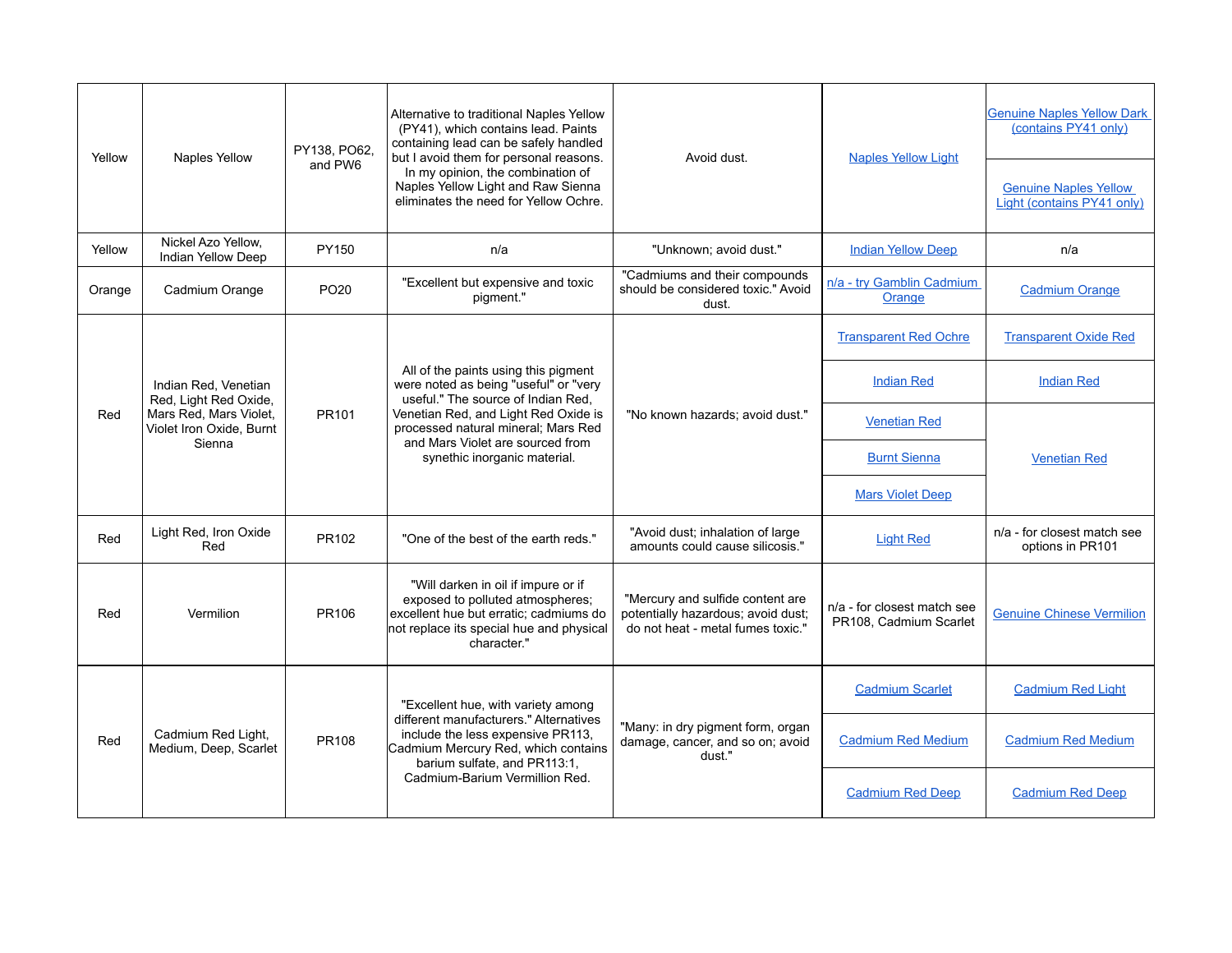| Red    | Quinacridone Magenta                                                                                                                 | <b>PR122</b>             | "Durable pigment; weak tinting<br>strength but useful."                                                                                                                                                                                            | "Hazards unknown; avoid dust."                                                                                        | Quinacridone Magenta      | <b>Magenta</b>             |
|--------|--------------------------------------------------------------------------------------------------------------------------------------|--------------------------|----------------------------------------------------------------------------------------------------------------------------------------------------------------------------------------------------------------------------------------------------|-----------------------------------------------------------------------------------------------------------------------|---------------------------|----------------------------|
| Red    | Perylene, Perylene<br>Vermillion, Winsor Red<br>Deep                                                                                 | <b>PR123 or</b><br>PR149 | "Good hue though weak chroma in<br>tints; used in auto paints, alkyd resin<br>enamels, vinyl and acrylic lacquers,<br>printing inks, plastics."                                                                                                    | "Hazards unknown; avoid dust."                                                                                        | <b>Winsor Red Deep</b>    | <b>Crimson Lake</b>        |
| Red    | Pyrrole Red, Bright Red,<br>Scarlet                                                                                                  | <b>PR254</b>             | "Notable pigment: a duplication of the<br>cadmiums, and a nearly opaque<br>organic."                                                                                                                                                               | "Hazards unknown; avoid dust."                                                                                        | <b>Bright Red</b>         | <b>Pyrrole Red</b>         |
| Purple | <b>Cobalt Violet</b>                                                                                                                 | <b>PV14</b>              | "Widely used in many applications;<br>weak tinter with dull chroma: cobalt<br>arsenate rarely found today (and<br>toxic), was formerly the pigment used<br>for this hue." Currently made with<br>cobalt phosphate or cobalt ammonium<br>phosphate. | "Skin, eye, and respiratory irritant;<br>avoid dust - inhalation can cause<br>lunge damage; an animal<br>carcinogen." | <b>Cobalt Violet</b>      | <b>Cobalt Violet Dark</b>  |
|        |                                                                                                                                      |                          |                                                                                                                                                                                                                                                    |                                                                                                                       |                           | <b>Cobalt Violet Light</b> |
| Purple | Ultramarine Violet,<br><b>Ultramarine Red</b>                                                                                        | <b>PV15</b>              | "A weak pigment but with good chroma<br>and lightfastness; sensitive to<br>alkalines, acids, and some metals."                                                                                                                                     | "No significant hazards; avoid dust."                                                                                 | <b>Ultramarine Violet</b> | <b>Ultramarine Violet</b>  |
| Purple | Manganese Violet,<br><b>Permanent Mauve</b>                                                                                          | <b>PV16</b>              | "Good but expensive hue; sensitive to<br>alkalines; increasingly rare."                                                                                                                                                                            | "Chronic inhalation can cause<br>nervous system damage; avoid<br>dust."                                               | <b>Permanent Mauve</b>    | <b>Manganese Violet</b>    |
|        | Quinacridone Violet.<br>Quinacridone Red.<br>Quinacridone Rose.<br>Permanent Carmine.<br>Permanent Magenta,<br><b>Permanent Rose</b> | PV19 or PR192            | "High-quality pigment widely used in<br>industry; performs well in artists'<br>Ipaints." Quinacridone red can serve as<br>"a substitute for alizarin crimson."                                                                                     | "Hazards unknown; avoid dust."                                                                                        | <b>Permanent Carmine</b>  | <b>Quinacridone Rose</b>   |
| Purple |                                                                                                                                      |                          |                                                                                                                                                                                                                                                    |                                                                                                                       | <b>Permanent Magenta</b>  |                            |
|        |                                                                                                                                      |                          |                                                                                                                                                                                                                                                    |                                                                                                                       | <b>Permanent Rose</b>     |                            |
| Purple | Dioxazine Purple,<br><b>Winsor Violet</b>                                                                                            | PV23RS (red<br>shade)    | "Excellent hue with good tinting<br>strength and lightfastness; PV23BS<br>(blue shade) has less lightfastness."                                                                                                                                    | "May be contaminated with dioxins;<br>avoid dust."                                                                    | <b>Winsor Purple</b>      | <b>Purple Dioxazine</b>    |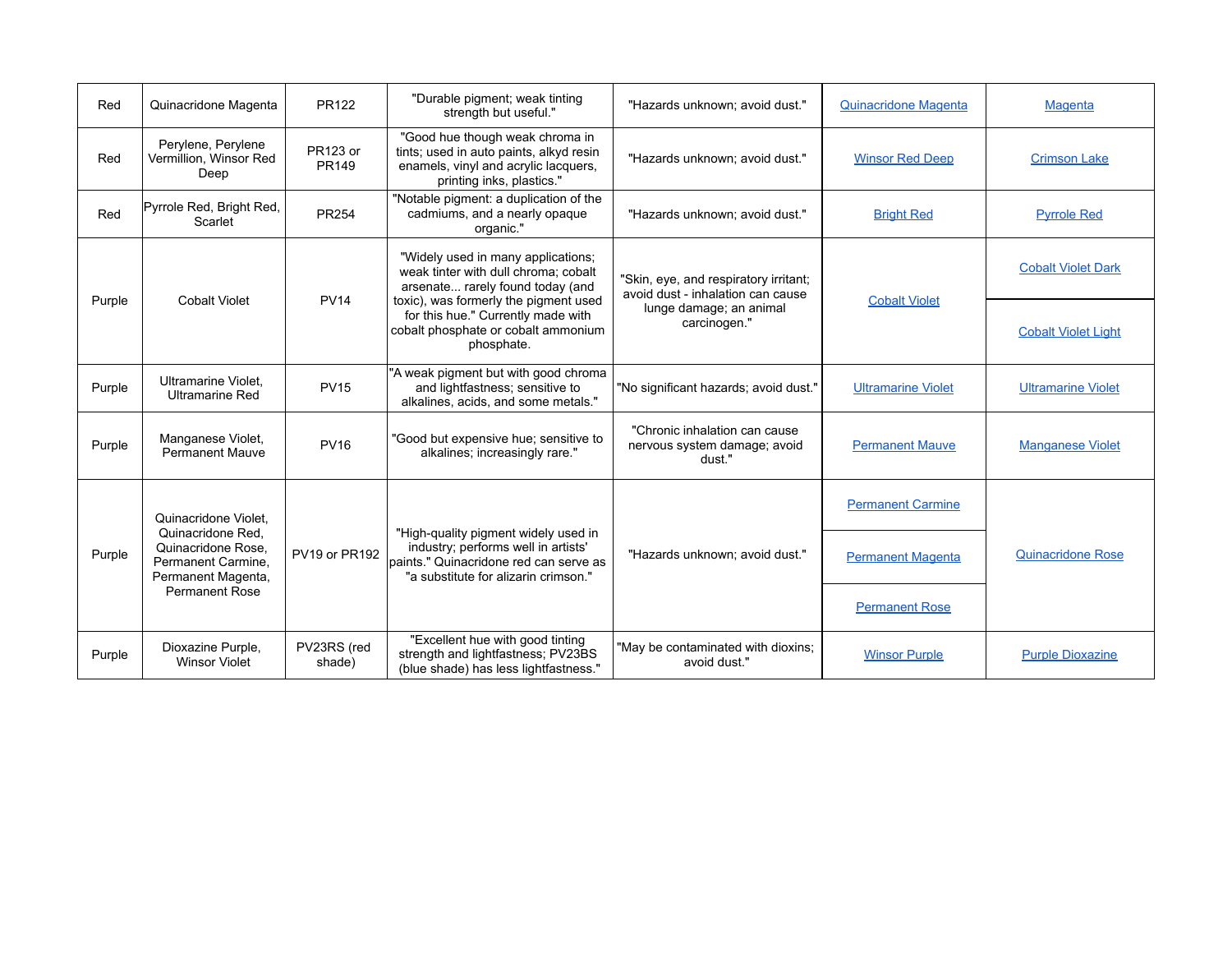|             | Phthalo Blue, Winsor<br>Blue          | PB15 or PB16 | "Most widely used pigment in artistic<br>and industrial applications; must be<br>greatly extended because of very high<br>tinting strength." PB16 is the "same as<br>PB15 but with better resistance to<br>solvents; will flocculate if improperly<br>formulated in a paint system; will<br>bronze if used full strength." | "May be contaminated with PCBs<br>and dioxins, which cause cancer<br>and birth defects; avoid dust."                                            | <b>Winsor Blue (Green Shade)</b>              | <b>Phthalo Blue Lake</b>                                                                                       |
|-------------|---------------------------------------|--------------|----------------------------------------------------------------------------------------------------------------------------------------------------------------------------------------------------------------------------------------------------------------------------------------------------------------------------|-------------------------------------------------------------------------------------------------------------------------------------------------|-----------------------------------------------|----------------------------------------------------------------------------------------------------------------|
| <b>Blue</b> |                                       |              |                                                                                                                                                                                                                                                                                                                            |                                                                                                                                                 | <b>Winsor Blue (Red Shade)</b>                |                                                                                                                |
| <b>Blue</b> | Indanthrone Blue,<br>Indanthrene Blue | PB22 or PB60 | "Excellent lightfastness in tints but<br>loses chroma when reduced too<br>greatly; expensive."                                                                                                                                                                                                                             | "Hazards unknown; avoid dust."                                                                                                                  | n/a - try Gamblin<br><b>Indanthrone Blue</b>  | <b>Indanthrone Blue</b>                                                                                        |
| <b>Blue</b> | Manganese Blue                        | <b>PB33</b>  | "Reliable; weak tinting strength;<br>affected by sodium and aluminum<br>sulfates. Possibly no longer available."                                                                                                                                                                                                           | "Possibly significant chronic health<br>hazard for various organ systems;<br>avoid dust."                                                       | Manganese Blue Hue<br>(contains PB15 and PG7) | <b>Phthalo Blue and Titanium</b><br>White (contains PB15:3 and<br>PW6 and is meant to mimic<br>Manganese Blue) |
| <b>Blue</b> | Prussian Blue                         | <b>PB27</b>  | "Some dispute over name: Milori<br>variety is said to be more stable but<br>Prussian name is better known; widely<br>used and reliable pigment, unstable in<br>alkaline vehicles and high heat."                                                                                                                           | "Only slightly toxic, but can emit<br>highly toxic hydrogen cyanide gas<br>when exposed to acid, high heat, or<br>strong UV light; avoid dust." | <b>Prussian Blue</b>                          | <b>Prussian Blue</b>                                                                                           |
| <b>Blue</b> | Cobalt Blue                           | <b>PB28</b>  | "Unique hue, valuable in violet<br>mixtures; expensive; sometimes<br>imitated by mixtures of ultramarine."                                                                                                                                                                                                                 | "Inhalation can cause pneumonia<br>and other lung damage; avoid dust."                                                                          | <b>Cobalt Blue</b>                            | <b>Cobalt Blue</b>                                                                                             |
|             |                                       |              | "Reliable and brilliant; lapis often<br>specified in medieval paintings; weak<br>tinting strength, and makes dull violets<br>with reds." The original source for                                                                                                                                                           |                                                                                                                                                 |                                               | <b>Ultramarine Blue</b>                                                                                        |
| <b>Blue</b> | <b>Ultramarine Blue</b>               | <b>PB29</b>  | Ultramarine blue is the semiprecious<br>gem, lapis lazuli; the modern source is<br>typically complex silicate of sodium<br>and aluminum with sulfur.                                                                                                                                                                       | "Hazards unknown; avoid dust."                                                                                                                  | <b>Ultramarine Blue</b>                       | Lapis Lazuli                                                                                                   |
| Blue        | Cerulean Blue                         | <b>PB35</b>  | "'Sky Blue'; reliable and inimitable<br>though expensive hue." Cerulean Blue,<br>Chromium (PB36) is "a variety of<br>cobalt blue (PB28) made with<br>chromium to give it the cerulean hue."                                                                                                                                | "Inhalation can cause pneumonia<br>and other lung damage; avoid dust."                                                                          | <b>Cerulean Blue</b>                          | see PB36                                                                                                       |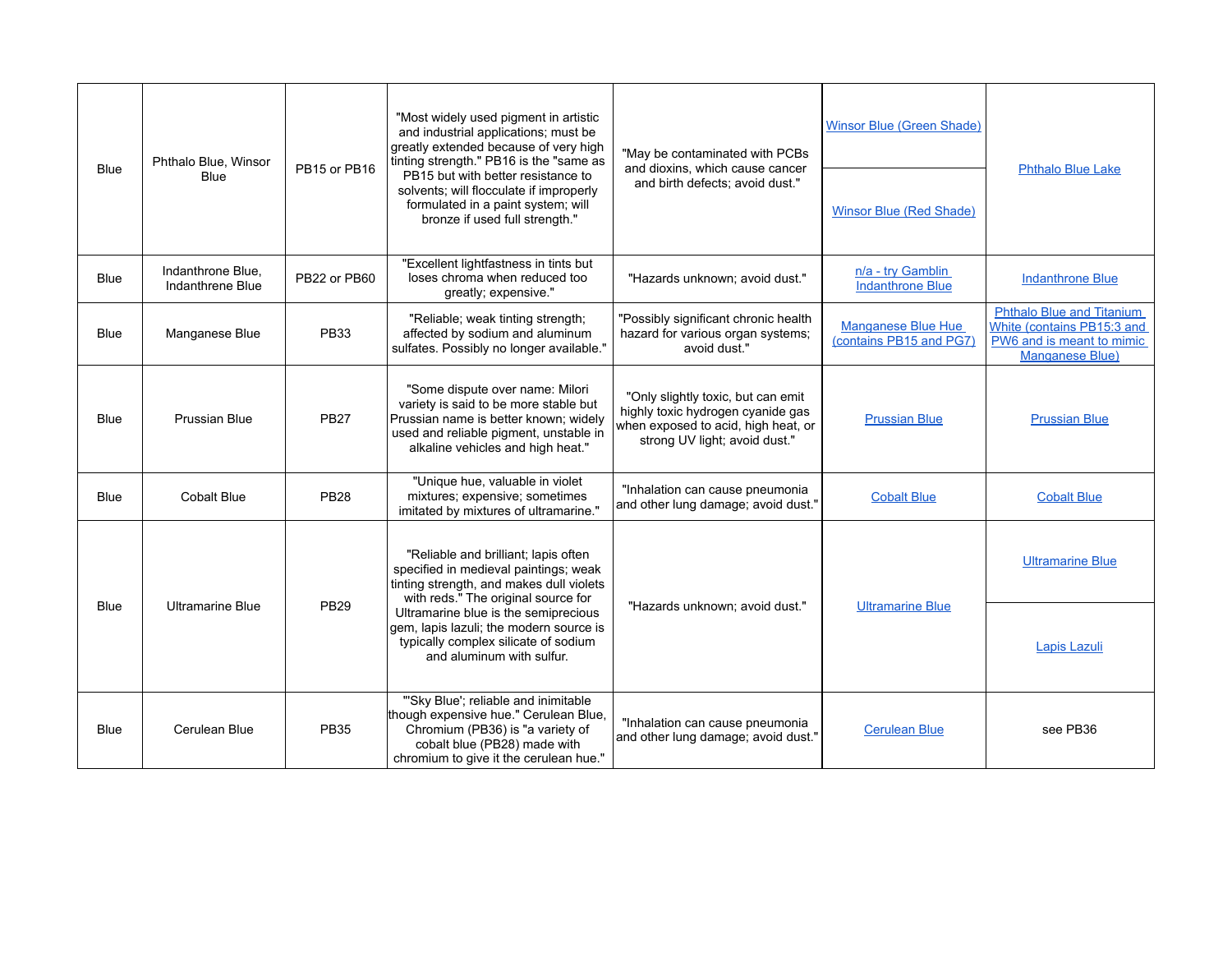| <b>Blue</b>  | Cobalt Chromite, Cobalt<br>Turquoise, Cerulean<br><b>Blue</b> | <b>PB36</b>      | A blue-green color similar to Cerulean<br><b>Blue (PB35).</b>                                                                                                                               | "May be contaminated with PCBs<br>and dioxins, which cause cancer<br>and birth defects: avoid dust."                                    | <b>Cobalt Turquoise</b>                    | <b>Cerulean Blue</b>                        |
|--------------|---------------------------------------------------------------|------------------|---------------------------------------------------------------------------------------------------------------------------------------------------------------------------------------------|-----------------------------------------------------------------------------------------------------------------------------------------|--------------------------------------------|---------------------------------------------|
| Green        | Phthalo Green, Winsor                                         | PG7 or PG36      | "Widely used in artistic and industrial<br>applications; flocculates in some paint<br>systems; very strong tinter that must                                                                 | "May be contaminated with PCBs;<br>inhalation may induce allergic                                                                       | <b>Winsor Green</b>                        | <b>Phthalo Green Lake</b>                   |
|              | Green                                                         | (green shade)    | be extended." PG7 is sometimes part<br>of the blend for Sap Green.                                                                                                                          | reactions: avoid dust."                                                                                                                 |                                            | <b>Phthalo Green Yellow</b><br><b>Shade</b> |
| Green        | Chromium Oxide Green.<br>Oxide of Chromium                    | <b>PG17</b>      | 'Excellent all-around colorant, but with<br>low chroma and weak tinting strength;<br>used in industrial plastics, enamels,<br>ceramics, printing inks for currency."                        | "Chromium content may irritate skin<br>and cause severe allergies; chronic<br>exposure may cause asthma or<br>lung cancer; avoid dust." | <b>Oxide of Chromium</b>                   | <b>Oxide of Chromium</b>                    |
| Green        | Viridian. Emerald<br>Green, Guignet's Green                   | <b>PG18</b>      | "Brighter than [Chromium Oxide<br>Green] PG17 but still with low chroma<br>and weak tinting strength; widely used<br>in industry."                                                          | "Chromium content may irritate skin<br>and cause severe allergies; chronic<br>exposure may cause asthma or<br>lung cancer; avoid dust." | <b>Viridian</b>                            | Viridian                                    |
| Green        | <b>Cobalt Green</b>                                           | <b>PG19</b>      | n/a                                                                                                                                                                                         | "Inhalation can cause pneumonia<br>and other lung damage; avoid dust."                                                                  | n/a - try Gamblin Cobalt<br>Green          | see PG50, Cobalt Green<br>Deep              |
| Green        | Green Earth, Italian<br><b>Terre Verte</b>                    | <b>PG23</b>      | "Weak, transparent colorant but of<br>unusual hue; expensive and difficult to<br>obtain; often imitated; the classical<br>underpainting color for flesh tones in<br>medieval egg temperas." | "No known hazards; avoid dust."                                                                                                         | Terre Verte (also contains<br><b>PG18)</b> | <b>Terre Verte</b>                          |
| Green        | Light Green Oxide,                                            |                  | n/a                                                                                                                                                                                         | "Can cause severe skin allergies,                                                                                                       | <b>Cobalt Turquoise Light</b>              | <b>Cobalt Green Deep</b>                    |
|              | Cobalt Teal, Cobalt<br>Turquoise                              | <b>PG50</b>      |                                                                                                                                                                                             | and inhalation can cause lung<br>damage; avoid dust."                                                                                   |                                            | <b>Cobalt Teal</b>                          |
| Brown        | Mars Brown, Raw<br>Umber                                      | PBr <sub>6</sub> | 'Excellent stable pigment; low chroma;<br>better than the natural equiivalents;<br>origin of 'Mars' name uncertain."                                                                        | "No significant hazards unless<br>contaminated with manganese or<br>other toxic ingredients; avoid dust."                               | n/a                                        | <b>Raw Umber</b>                            |
| <b>Brown</b> | <b>Burnt Sienna</b>                                           | PBr7             | "Excellent pigment; hue varies and<br>depends on source and method of<br>processing; low tinting strength;<br>inexpensive." PR101 is also<br>sometimes used for Burnt Sienna.               | "No significant hazards unless<br>contaminated with manganese or<br>other toxic ingredients; avoid dust."                               | See PR101, Burnt Sienna                    | <b>Burnt Sienna</b>                         |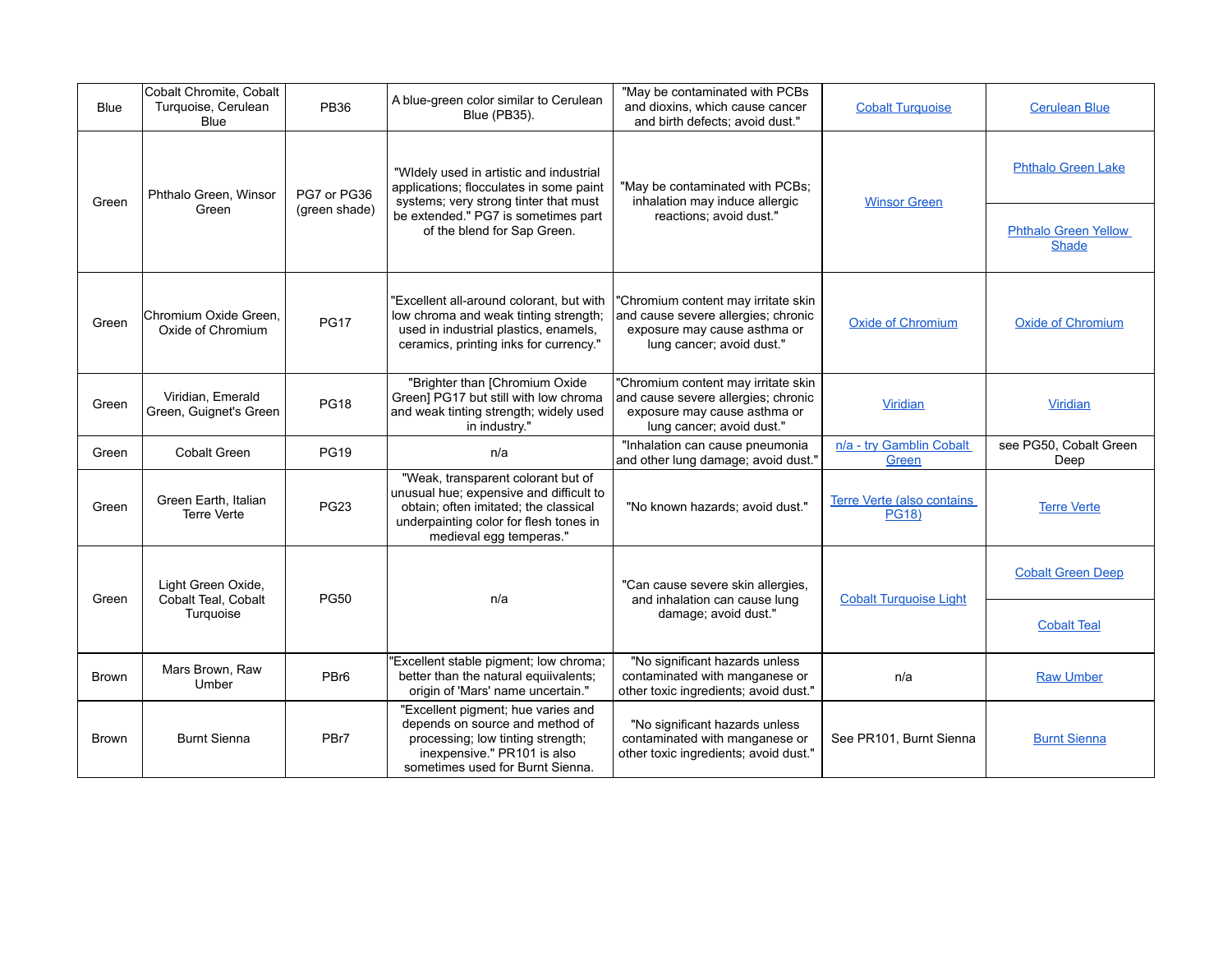| <b>Brown</b> | <b>Burnt Umber</b>                                              | PBr7             | "Good pigment; good drier in oil;<br>variable hue; low chroma; inexpensive;<br>wide industrial and artistic use." Raw<br>Umber (also PBr7) has the same<br>description as Burnt Umber. In my<br>opinion, Raw Umber is unnecessary<br>when you have Burnt Sienna and Burnt<br>Umber.                                                                                                                                                                                                                                          | "Manganese content: chronic<br>inhalation can cause degenerative<br>nervous system disease; avoid<br>dust." | <b>Burnt Umber</b>                  | <b>Burnt Umber</b>                                                                                              |
|--------------|-----------------------------------------------------------------|------------------|------------------------------------------------------------------------------------------------------------------------------------------------------------------------------------------------------------------------------------------------------------------------------------------------------------------------------------------------------------------------------------------------------------------------------------------------------------------------------------------------------------------------------|-------------------------------------------------------------------------------------------------------------|-------------------------------------|-----------------------------------------------------------------------------------------------------------------|
| Brown        | Raw Sienna, Brown<br>Ochre                                      | PBr7             | "Excellent pigment; hue varies and<br>depends on source and method of<br>processing; low tinting strength;<br>inexpensive."                                                                                                                                                                                                                                                                                                                                                                                                  | "Manganese content: chronic<br>inhalation can cause degenerative<br>nervous system disease; avoid<br>dust." | <b>Brown Ochre</b>                  | <b>Raw Sienna</b>                                                                                               |
| <b>Black</b> | Ivory Black, Bone Black                                         | PB <sub>k9</sub> | "This is the only blue black, called<br>'cool'; same limitations as other carbon<br>blacks." Ivory Black is often referred to<br>as the blackest of the blacks.                                                                                                                                                                                                                                                                                                                                                              | "No significant hazards if pure;<br>avoid dust."                                                            | <b>Ivory Black</b>                  | <b>Ivory Black</b>                                                                                              |
| <b>Black</b> | Mars Black                                                      | PBk11            | "Excellent pigment, generally better<br>performer than other blacks, but weak<br>tinting strength."                                                                                                                                                                                                                                                                                                                                                                                                                          | "No significant hazards unless<br>contaminated with impurities; avoid<br>dust."                             | <b>Mars Black</b>                   | <b>Vine Black</b>                                                                                               |
| White        | Flake White, Lead<br>White, Stack Lead<br>White, Cremnitz White | PW <sub>1</sub>  | "Traditional white for oil paints due to<br>excellent drying characteristics;<br>irreplaceable, but slowly disappearing<br>as less toxic substitutes are<br>developed." Again, paints containing<br>lead can be handled safely but I avoid<br>them due to personal reasons.                                                                                                                                                                                                                                                  | "Lead is toxic by all routes of entry;<br>avoid dust."                                                      | n/a                                 | <b>Cremnitz White</b><br><b>Foundation White (also)</b><br>contains PW6)<br><b>Stack Lead White (Historical</b> |
|              |                                                                 |                  | "Excellent all-around colorant in wide<br>use; extension improves films in oil;                                                                                                                                                                                                                                                                                                                                                                                                                                              |                                                                                                             |                                     | formulation)                                                                                                    |
| White        | <b>Titanium White</b>                                           | PW <sub>6</sub>  | rutile variety is more opaque; anatase<br>variety chalks in exterior use and is<br>bluer." Note that some paints labeled<br>Titanium White often also include Zinc<br>White (PW4). I have started to avoid<br>paints containing PW4 as new<br>research suggests that it is the least<br>flexible and most brittle of the whites<br>and is prone to delamination and<br>cracking. Titanium White on its own is<br>considered the brightest of the whites<br>and is structurally strong though not as<br>strong as Lead White. | "No significant hazards; avoid dust."                                                                       | n/a - try Gamblin Titanium<br>White | <b>Titanium White No 1</b>                                                                                      |